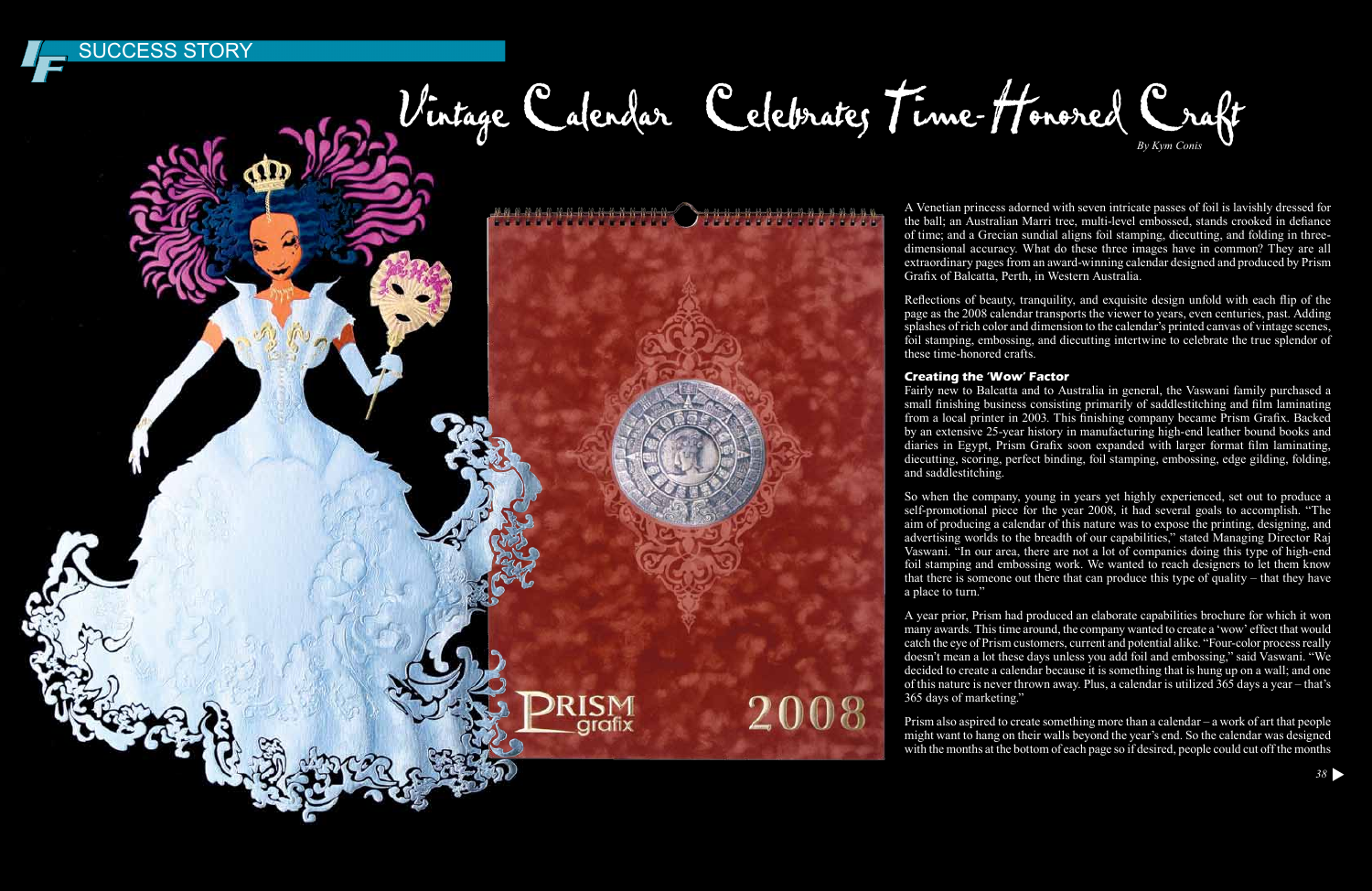# Success Story **→**<sub>37</sub>

and frame their favorite design. In doing this, the calendar became an actual showpiece for anyone walking into an office, as each page has something very exceptional to say.

Spearheaded by Sales and Marketing Director Aruni Vaswani, the entire Prism Grafix team worked together, from concept through production, to produce every detail of the design. "We decided to go with a vintage theme," said Raj Vaswani. "The perception at one stage was that foil stamping and embossing would wither away because it was so expensive; but we've proved that wrong. It has stood the test of time. It is a craft that will never die and has only strengthened over the years."

With the calendar's theme set, the team started the task of designing its intricate pages. Several initial ideas were literally 'brought to the table' early on in the process. To choose the designs that would be the most suitable for the graphic processes Prism wanted to highlight, a committee was formed to make the final selections.

In addition to remaining true to its vintage theme, Prism Grafix wanted the foil and embossing effects on each design to produce a different look or feel. To accomplish this, each team member contributed to the process to assure all elements would be in place for production. "Input from production was always on the forefront in designing this project,' said Vaswani. "A good finisher knows that the success of a foiled or embossed product starts from the end and not from the beginning."

The R&D process did not stop at production. Prism went on to consult with diemakers in Germany (h+m) and in the United States (Universal Engraving) in order to determine the best effects for the designs provided. "There is a fine balance between showing the different effects that can be done with the dies – the foil stamping and embossing – and keeping the cost in mind," Vaswani explained. For instance, instead of utilizing embossing on each page along with the foil (where dies can get expensive), Prism added diecutting to make the designs more complex.

Prism also conducted testing on a variety of stocks to ensure that the foils to be used, especially the specialty foils, would adhere to the stocks chosen. From a crushed velvet material on the cover to a PVC-coated stock for the lizard to a translucent stock for the sundial, a wide range of stocks, mostly uncoated, were selected to showcase the intricate designs.

The calendar's first page serves as an introduction to Prism Grafix, its mission, and its capabilities. The two-part page, printed in 4/C and diecut in registration to lithography, sets the tone for the calendar pages that follow, pledging "a commitment to excellence in print finishing and embellishing services while charting a journey of consistent leadership."



### **Producing a Work of Art**

The cover, comprised of a crushed velvet-like material (SEF Daniel Chamois), is adorned with a deep, multi-level embossed Mayan calendar, which registers to lithography. The round Mayan calendar, ornately framed by a blind debossed filigree, was glued to the center of the design. Finally, "Prism Grafix" and "2008" were foil stamped in gold metallic foil and embossed with sharp beveled edges. The multi-level embossing die for the Mayan calendar was produced by Universal Engraving, Inc. and the foil from Kurz Transfer Products.

All printing for the calendar was completed on a six-color Heidelberg press at Supreme Printers in Perth, stamping/embossing on a Kluge, and diecutting on a Heidelberg cylinder. Flat stamp magnesium dies and brass embossing/combination dies were utilized throughout the project. All foils were supplied by Kurz Transfer Products and the specialty foils by Crown Roll Leaf.

Combining calendar months, January/February depicts a tranquil scene of an Indian maiden basking in the golden sunlight while she reads the sacred texts of the *Vedas*, the ancient scriptures of the Hindu teachings, in absolute serenity. Down the right side are symbolic designs that originated from the *Vedas*, with a letter written in Sanskrit inside each of the six squares.

Produced in two parts, the top page was printed in 4/C process and then foil accents of metallic gold, copper, and red were added in the next three passes. In the fourth pass, a combination

page by the flecks of gold that flow from the sun and light the *Vedas*. Produced completely with gold and silver foil, the second page was foil stamped in two passes, quoting a poem in Latin and English by Italian poet Filippo Sirotti entitled "In the Time".

March/April depicts the beauty of a Marri tree, crooked challenges in getting the foil to adhere completely. Air entrapwith age yet standing majestic with color. The Marri tree, ment on the large solid areas presented yet another obstacle, indigenous to southwest Western Australia, also is known as the foil wanted to bubble. This challenge was overcome as the Medicine Tree. The reddish gum or 'kino' was once by cutting brass blocks from the center of the die. sprinkled onto wounds to prevent bleeding or mixed with water and used as a mouthwash or disinfectant. First, the sheets November/December, another two-part page, layered a translucent material (Gilclear) atop a cream stock with a laid (Lorenzo parchment) were printed in two colors – brown and metallic gold. Next, the trunk of the tree and its branches finish (Scotia Original) to create a splendid sundial. Printed were flat stamped in gold specialty foil, artfully depicting the in 4/C process and then flat stamped in two passes with mekino dripping down the tree. In the following three passes, tallic gold and silver foil, the lightweight top sheets contain the leaves of the tree were stamped in metallic green, red, diecut windows showing the Roman numerals underneath. and copper. Finally, the trunk and branches were multi-level embossed in register to the foil with a brass embossing die **THE PERSONAL REAL PROPERTY** from h+m dies.

die and two-dimensional holographic gold foil were utilized to her hair and the detail on her face. Next, the crown, mask, create the maiden's shimmering necklace. The brass combination die was supplied by h+m. Finally in the fifth pass, a round window was diecut out of the sun, creating a duo-tone shimmer in copper and gold, and the sheet was diecut in a curved fashion to show the foil stamped calendar on the second page. Attention to every detail is exemplified in this first calendar and bodice were stamped in metallic gold. The mask, like the hair, also utilized a micro-etched stamping die to create detail and dimension in the mask. Similarly, the magenta plume of feathers was stamped with an etched flat stamp die, thereby creating a light breezy feel. The detail on the mask also was flat stamped in magenta. Finally, the months were stamped in a gold metallic foil.

May/June splashes a red lizard with scaly-to-the-touch skin onto the page – a reptile that established itself on earth nearly 300 million years ago. The stock (black Notturno) first was printed with silver and gold metallic ink. Next, the sheets were flat stamped with a silver metallic foil and then the lizard was glued to the center of the foil stamped area. The lizard was diecut from an acrylic bookbinding material that is PVC-coated called Pelle from Winter. This page was designed to showcase Prism's diecutting capabilities on difficult surfaces.

July/August unveils several items of antiquity. The key of life is multi-level embossed and demonstrates the company's ability to register embossing to lithography. The ancient Roman and Greek coins were foil stamped in two passes in a matte silver metallic foil and a gold metallic foil. Next, the days of the month were stamped in two passes of antiqued specialty foil in a bronze and gold. Finally, the four coins were multi-level embossed in registration to the foil.

September/October unveils a stunning image of a Venetian princess. Adorned in glimmering robes and a delicate crown, she bows her head with grace at the royal ball. Produced in seven passes, the silver metallic foil of her dress and gloves was applied first with a flat stamp die. A second blind pass on the dress created the exquisite yet subtle detail on the skirt and bodice. Next, the princess' skin was stamped in a copper metallic foil and a black metallic foil was stamped with a micro-etched flat stamping die to create the movement of



The Venetian princess was by far the most challenging page to produce in the calendar, mainly due to the tight registration of the multiple foil passes, as well as the amount of tonnage that was required for the large surface areas. The jet black stock, a latex-based rubbery material called Plike, also posed